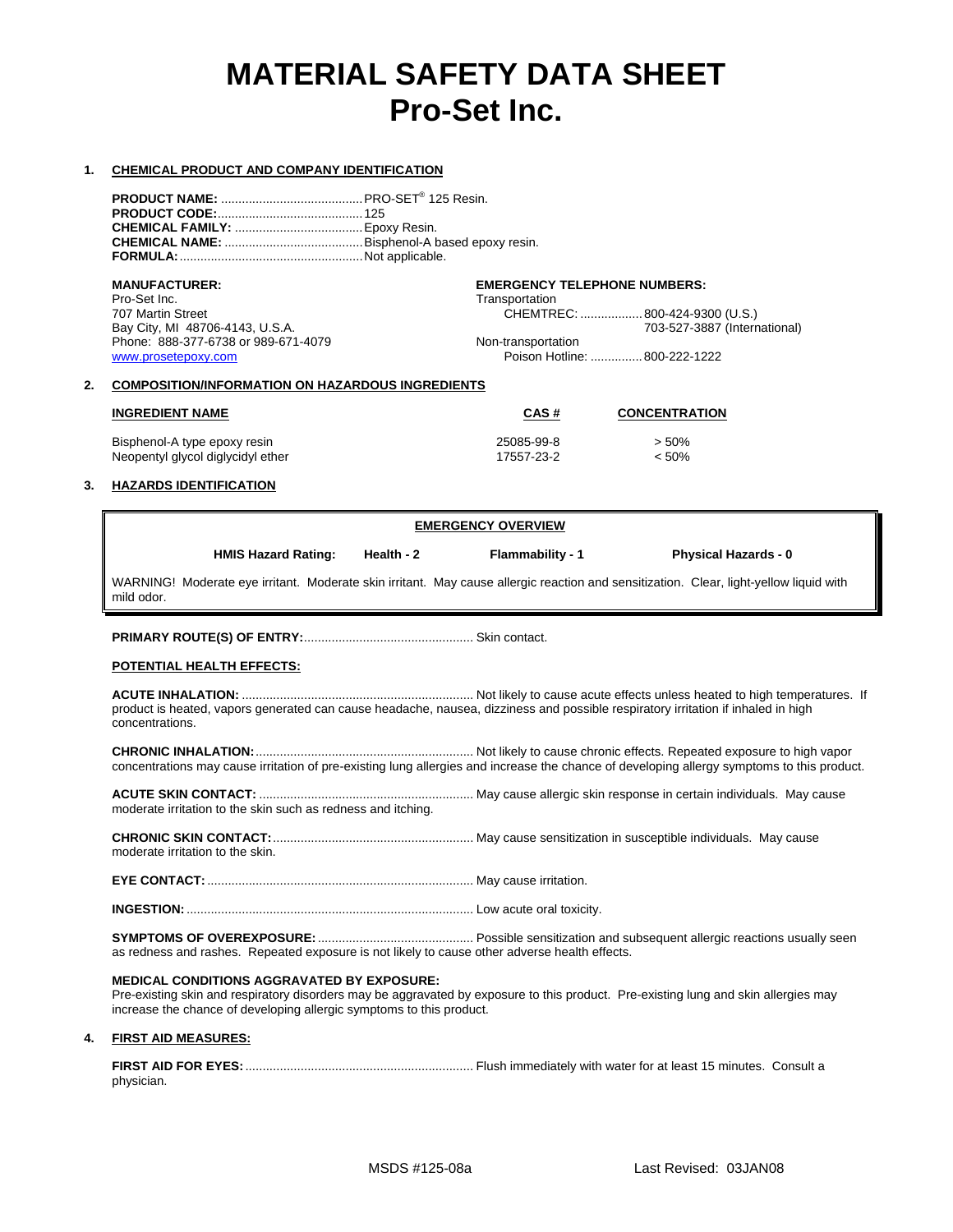**FIRST AID FOR SKIN:**................................................................... Remove contaminated clothing. Wipe excess from skin. Wash with soap and water. If irritation occurs, get medical attention.

**FIRST AID FOR INHALATION:** ..................................................... Remove to fresh air and rest if effects occur.

**FIRST AID FOR INGESTION:**........................................................ Seek medical attention if appreciable amounts are ingested.

# **5. FIRE FIGHTING MEASURES:**

**FLASH POINT:**............................................................................... > 260°F (PMCC)

**EXTINGUISHING MEDIA:**.............................................................. Water fog, carbon dioxide (CO2) or dry chemical.

#### **SPECIAL FIRE FIGHTING PROCEDURES:**

Wear complete fire fighting gear and self-contained breathing apparatus. Cool fire-exposed containers with water spray. Material is not readily combustible unless preheated.

#### **FIRE AND EXPLOSION HAZARDS:**

HAZARDOUS DECOMPOSITION PRODUCTS: During a fire, smoke may contain the original materials in addition to combustion products of varying composition which may be toxic and/or irritating. Combustion products may include, but are not limited to: phenolics, carbon monoxide, carbon dioxide.

# **6. ACCIDENTAL RELEASE MEASURES:**

**SPILL OR LEAK PROCEDURES:** Stop leak without additional risk. Dike and absorb with inert material (e.g., sand) and collect in a suitable, closed container. Warm, soapy water or non-flammable, safe solvent may be used to clean residual.

#### **7. HANDLING AND STORAGE:**

**STORAGE:**..................................................................................... Store in tightly closed containers to prevent moisture absorption and loss of volatiles. Store away from heat and open flame.

**HANDLING PRECAUTIONS:**......................................................... Ventilate work area. Avoid skin contact. Wash skin thoroughly after handling. Wash contaminated clothing before reuse. Precautionary steps should be taken when curing product in large quantities. When mixed with epoxy curing agents this product causes an exothermic, which in large masses, can produce enough heat to damage or ignite surrounding materials and emit fumes and vapors that vary widely in composition and toxicity.

# **8. EXPOSURE CONTROLS/PERSONAL PROTECTION:**

**EYE PROTECTION REQUIREMENTS:**......................................... Wear safety glasses with side shields or chemical splash goggles when exposure is more likely.

**SKIN PROTECTION GUIDELINES:**............................................... Wear liquid-proof, chemical resistant gloves (nitrile-butyl rubber, neoprene, butyl rubber or natural rubber) and full body-covering clothing.

#### **RESPIRATORY/VENTILATION REQUIREMENTS:**

Good room ventilation is usually adequate for most operations. Use respirators when exposure to vapors from heated material or mist is likely, unless determined to be below applicable limits. Use a NIOSH/MSHA approved respirator with organic vapor cartridge.

Note: Pro-Set, Inc. has conducted an air sampling study using this product or similarly formulated products. The results indicate that the components sampled for (epichlorohydrin) were either so low that they were not detected at all or they were well below OSHA's permissible exposure levels.

**ADDITIONAL PROTECTIVE MEASURES:** ................................... Wash thoroughly after handling. Avoid breathing vapors from heated material. Protective skin cream barriers can be applied to hands in addition to gloves for added protection. Generally speaking, working cleanly and following basic precautionary measures will greatly minimize the potential for harmful exposure to this product under normal use conditions.

**OCCUPATIONAL EXPOSURE LIMITS:**........................................ Not established for product as whole. Refer to OSHA's Permissible Exposure Level (PEL) or the ACGIH Guidelines for information on specific ingredients.

# **9. PHYSICAL AND CHEMICAL PROPERTIES:**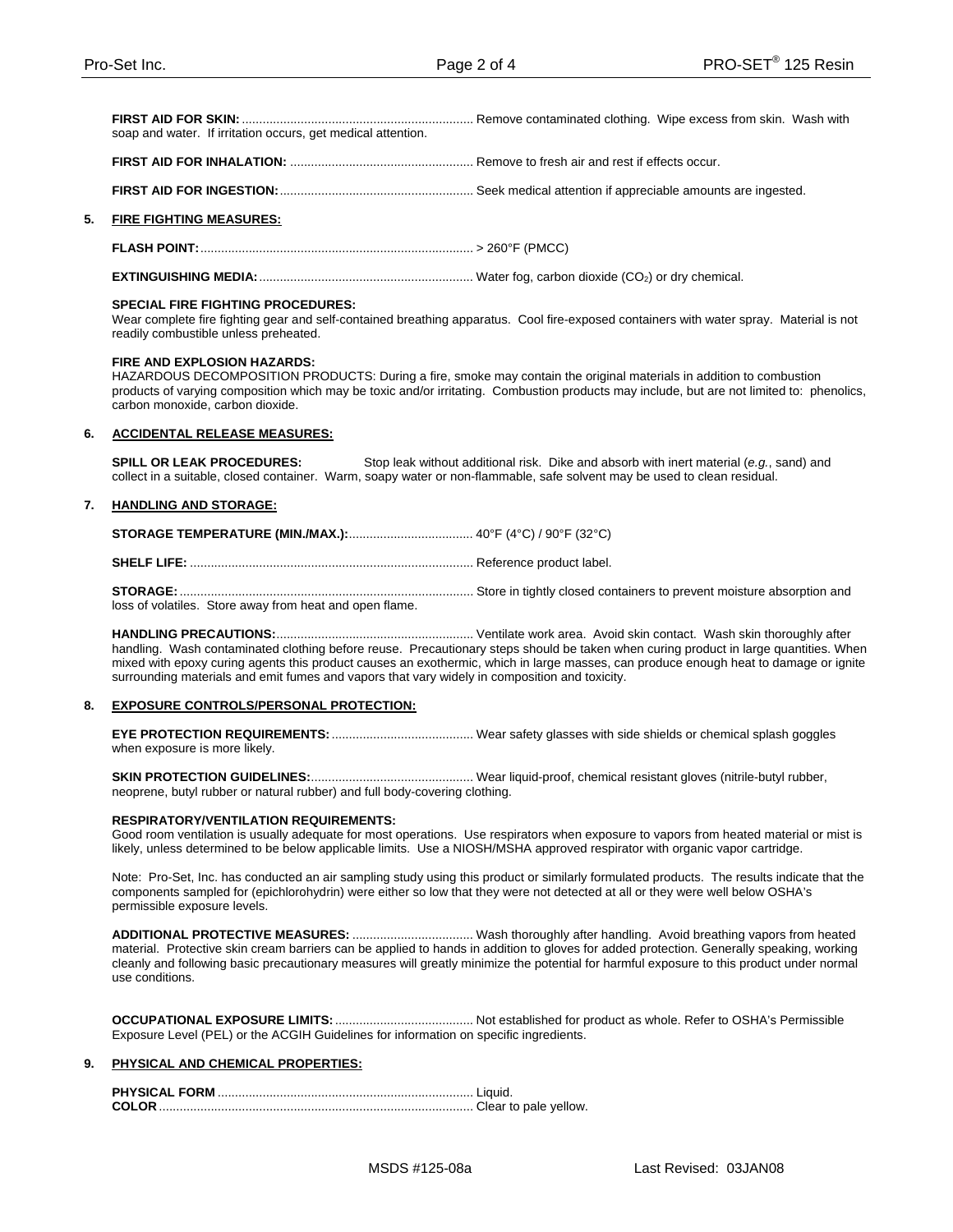| $\mathcal{L}(\mathcal{L}(\mathcal{L}(\mathcal{L}(\mathcal{L}(\mathcal{L}(\mathcal{L}(\mathcal{L}(\mathcal{L}(\mathcal{L}(\mathcal{L}(\mathcal{L}(\mathcal{L}(\mathcal{L}(\mathcal{L}(\mathcal{L}(\mathcal{L}(\mathcal{L}(\mathcal{L}(\mathcal{L}(\mathcal{L}(\mathcal{L}(\mathcal{L}(\mathcal{L}(\mathcal{L}(\mathcal{L}(\mathcal{L}(\mathcal{L}(\mathcal{L}(\mathcal{L}(\mathcal{L}(\mathcal{L}(\mathcal{L}(\mathcal{L}(\mathcal{L}(\mathcal{L}(\mathcal{$ |  |
|-------------------------------------------------------------------------------------------------------------------------------------------------------------------------------------------------------------------------------------------------------------------------------------------------------------------------------------------------------------------------------------------------------------------------------------------------------------|--|

CFR Part 60, was used to determine the Volatile Matter Content of mixed epoxy resin and hardener. This method states that two-component coating systems should be tested by mixing the individual components together at the proper ratio. Refer to the hardener's MSDS for information about the total volatile content of the resin/hardener system.

# 10. REACTIVITY:

plus an aliphatic amine will cause irreversible polymerization with considerable heat buildup.

product is heated to decomposition.

# 11. TOXICOLOGICAL INFORMATION:

No specific oral, inhalation or dermal toxicology data is known for this product. Specific toxicology information for a bisphenol-A based epoxy resin present in this product is indicated below:

adverse effects on the fetus when pregnant rabbits were exposed by skin contact, the most likely route of exposure, or when pregnant rats or rabbits were exposed orally.

reproduction.

DGEBPA in animal mutagenicity studies were negative. In vitro mutagenicity were negative in some cases and positive in others.

# **CARCINOGENICITY:**

Many studies have been conducted to assess the potential carcinogenicity of diglycidyl ether of bisphenol-A. Although some weak evidence of carcinogenicity has been reported in animals, when all of the data are considered, the weight of evidence does not show that DGEBPA is carcinogenic. Indeed, the most recent review of the available data by the International Agency for Research on Cancer (IARC) has concluded that DGEBPA is not classified as a carcinogen.

Epichlorohydrin, an impurity in this product (<5 ppm) has been reported to produce cancer in laboratory animals and to produce mutagenic changes in bacteria and cultured human cells. It has been established by the International Agency for Research on Cancer (IARC) as a probable human carcinogen (Group 2A) based on the following conclusions: human evidence - inadequate; animal evidence - sufficient. It has been classified as an anticipated human carcinogen by the National Toxicology Program (NTP). Note: It is unlikely that normal use of this product would result in measurable exposure concentrations to this substance.

Neopentyl glycol diglycidyl ether has been reported to be carcinogenic in some laboratory tests.

#### **ECOLOGICAL INFORMATION:**  $12.$

Prevent entry into sewers and natural waters. May cause localized fish kill.

# Movement and Partitioning:

Bioconcentration potential is low (BCF less than 100 or Log Kow less than 3).